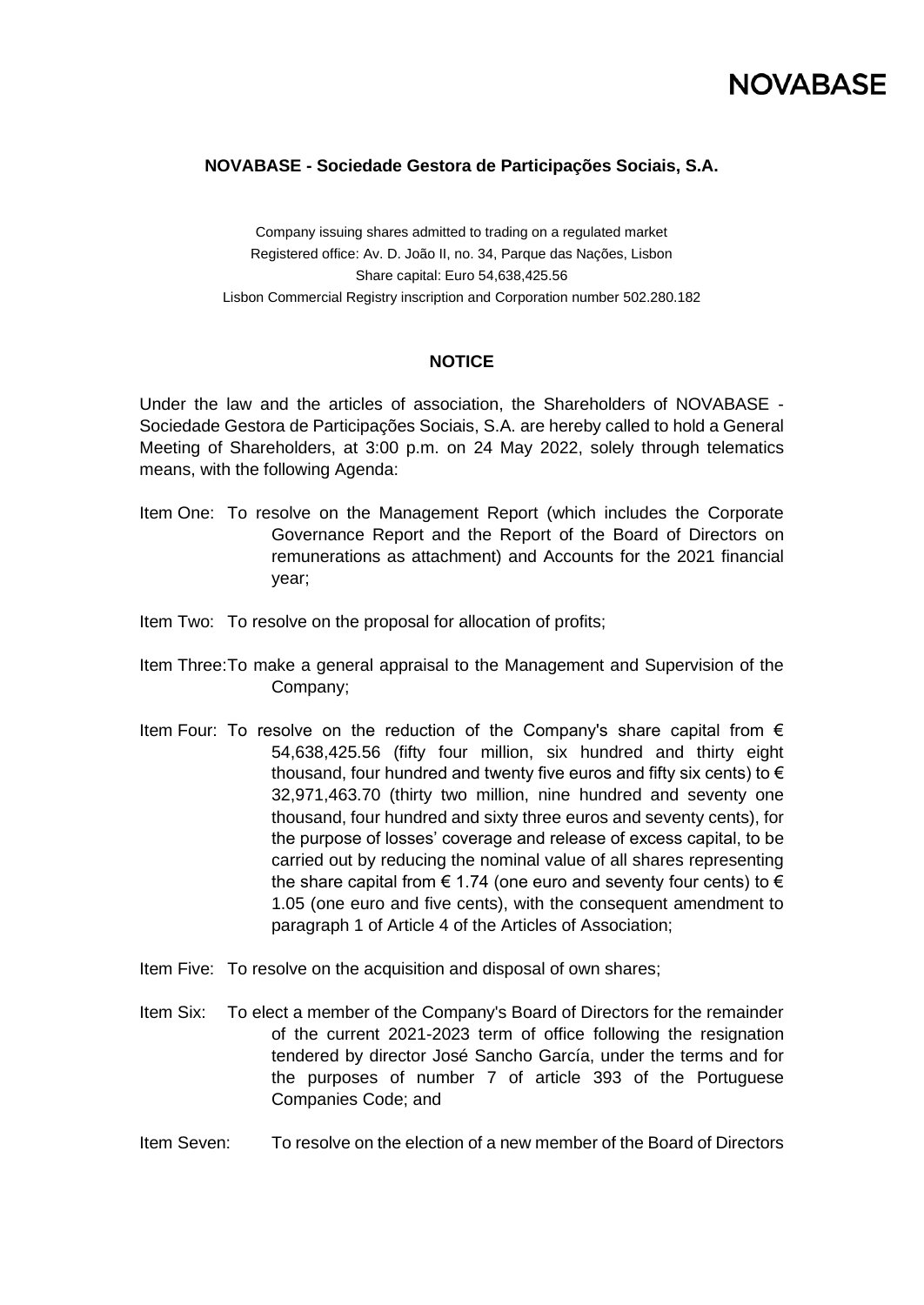

of the Company for the remainder of the current 2021-2023 term of office.

In the event that it is not possible to hold the general meeting on the abovementioned date due to lack of share capital representation as required by the Law or by the Articles of Association of NOVABASE – Sociedade Gestora de Participações Sociais, S.A., the Shareholders are hereby called to hold a Shareholders' General Meeting, at 3:00 p.m. on 9 June 2022, with the same agenda and likewise exclusively by telematic means.

#### *I. Preliminary note*

As mentioned above, the Annual General Meeting will be held exclusively by telematic means, as described in this Convening Notice and in the other information that will be made available to the Shareholders concerning the procedures for participation in the General Meeting, considering the following:

- a) The pandemic context fostered by COVID-19, which, although it is now increasingly attenuated and implies the adoption of fewer exceptional measures in response to the said pandemic, continues to exist and therefore the adoption of certain preventive measures continues to be appropriate, namely those aimed at avoiding face-to-face contacts and meetings with the participation of a large number of people in enclosed spaces, especially in cases where the adoption of alternative means does not harm the interests of the participants or of the relevant company;
- b) The provisions of paragraph b), number 6, of article 377 of the Portuguese Companies Code, which allow, except otherwise provided in the articles of association, general meetings to be held through telematic means, provided that the authenticity of the statements, the security of the communications and the record of its contents and of its participants are ensured, together with the absence of the prohibition of this manner of meeting in Novabase's articles of association;
- c) The protection duties of its Shareholders, employees and other participants in the General Meeting that are incumbent on Novabase; and
- d) The success of the Annual General Meetings previously held exclusively through telematic means both at Novabase and at other companies issuing shares admitted to trading on a regulated market, namely with regard to shareholder participation and the exercise of the respective rights.

#### *II. Participation and Exercise of the voting rights*

For the applicable purposes, paragraphs 1, 3, 4 and 7 of article 23-C of the Portuguese Securities Code are reproduced below: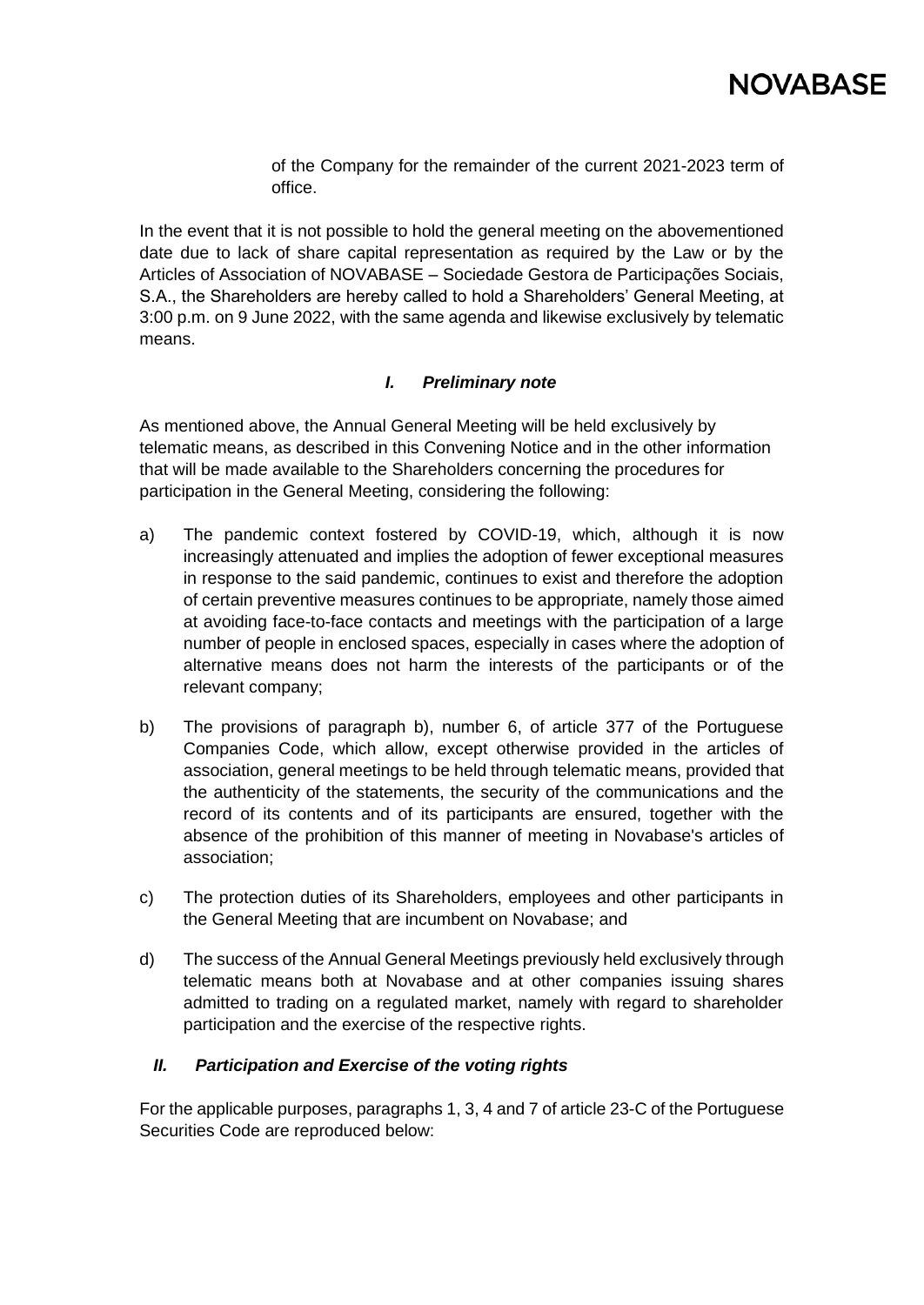# **NOVABASE**

*"1 – In companies issuing shares admitted to trading on a regulated market, only who, on the record date, which shall be 0 a.m. (GMT) on the 5th trading day prior to the day of the general meeting, holds shares granting at least one vote pursuant to the law and the articles of association, shall have the right to take part in the general meeting and discuss and vote matters therein.*

*[…]*

*3 – Anyone intending to take part in the general meeting of a company issuing shares admitted to trading on a regulated market shall declare it, in writing, to the chairman of the board of the general meeting and to the financial intermediary with whom the individual securities account is open, no later than the day before the day referred to in paragraph 1. The electronic mail may be used for this purpose.*

*4 – The financial intermediary who, under the terms of the preceding paragraph, is informed of his client's intention to take part in a general meeting of the company issuing shares admitted to trading on a regulated market, sends to the respective chairman of the board of the general meeting, until the end of the day referred to in paragraph 1, the information concerning the number of shares registered in the name of his client, with reference to the record date. The electronic mail may be used for this purpose.*

*[…]*

*7 – Anyone having declared under the terms of paragraph 3 the intention to take part in the general meeting, who transfers its shares between the record date referred to in paragraph 1 and the end of the general meeting shall immediately give notice thereof to the chairman of the board of the general meeting and to the Portuguese Securities Commission".*

Paragraphs 1 to 6 of article 9 of the Company's Articles of Association are also hereby reproduced as follows:

*"1. Only shareholders with the right to vote can be present at the General Meeting.*

*2. Shareholders who intend to take part in the General Meeting must have shares, granting at least one vote as provided for by the law and the Articles of Association, registered in a securities account opened in the shareholder's name with a financial intermediary, at 0:00 a.m. (GMT) on the 5th trading day prior to the General Meeting. 3. The exercise of the rights mentioned in the preceding paragraph shall not be affected by the transfer of shares at a moment subsequent to the relevant moment referred to in the preceding paragraph, nor depends on blocking the same between such moment and the date of the General Meeting.*

*4. The notices of General Meetings shall describe how each shareholder shall provide evidence of the rights to take part in the General Meeting and discuss and vote matters therein, notably informing how the necessary information should be sent and the applicable deadlines.*

*5. Each share corresponds to one vote.*

*6. In case of shares held by more than one person, only the shareholders' representative or a representative of the latter shall be able to take part of the General Meetings."*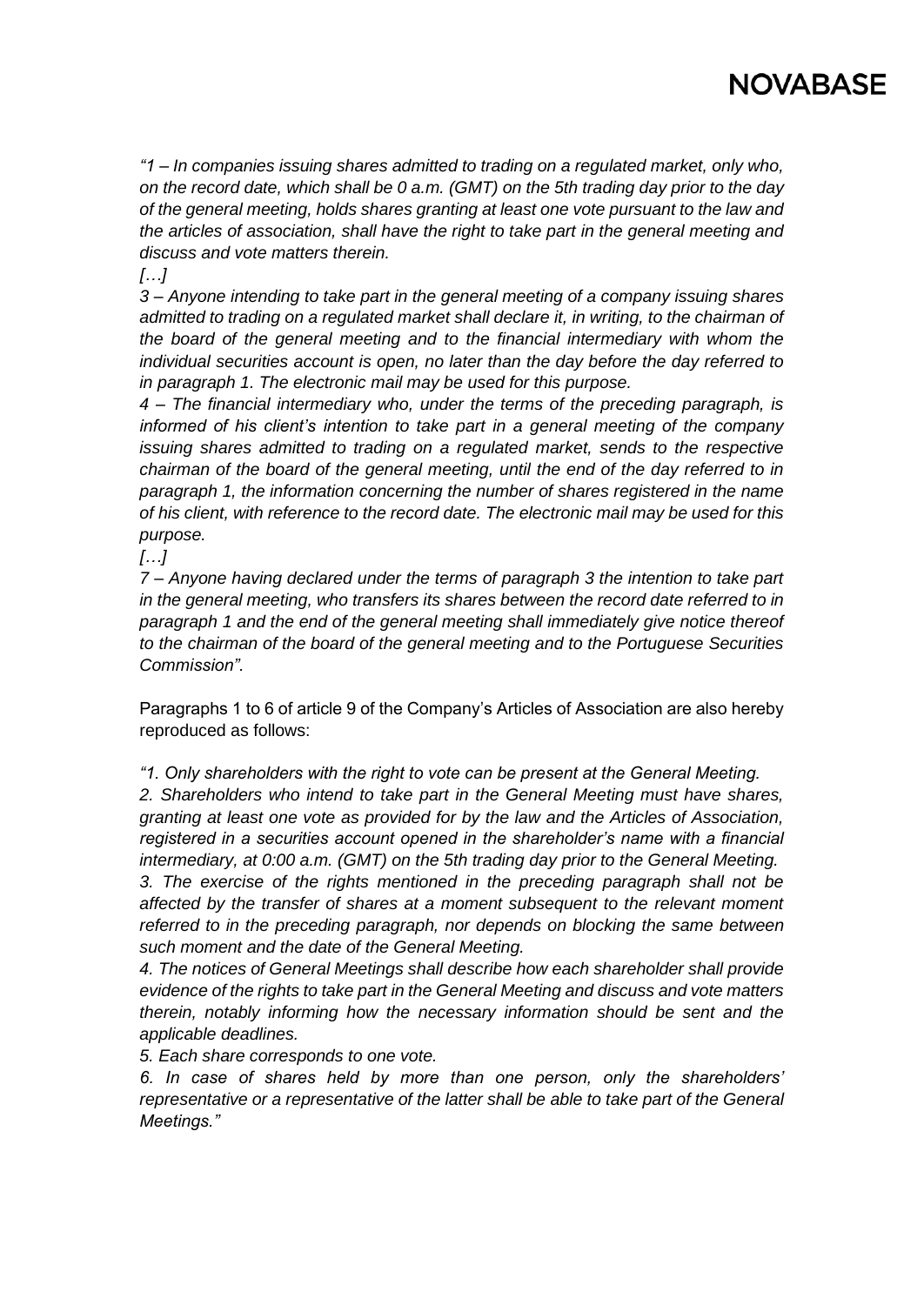

Since the Annual General Meeting is held exclusively by telematic means, considering the current context and the other aspects indicated in item I. above, the following shareholder participation procedures, in general terms, will be adopted:

- a) Shareholders intending to participate in the Annual General Meeting must qualify under the terms indicated in this item and exercise their voting rights exclusively by electronic correspondence or electronic means, prior to the date of the General Meeting, under the terms indicated in the following items;
- b) Once qualified to participate in the Annual General Meeting under the terms set out in this section, and after exercising their voting rights under the terms set out in this Notice, the Shareholders or their representatives shall have access to the virtual platform through which the General Meeting will be held, with the right to participate in the General Meeting under the terms set out in this Notice and, if they wish, to change their vote previously issued, during the course of the General Meeting, under the terms set out in this Notice and in the other information that will be transmitted to the Shareholders in relation to the procedures for participation in the General Meeting;
- c) It is clarified that participation in the Annual General Meeting and any potential change to the vote previously cast will only be permitted to Shareholders who have exercised their right to vote by correspondence or by electronic means prior to the date of the General Meeting, under the terms indicated in items VI. and VII. below.

**Therefore, for the General Meeting that is hereby convened, the record date corresponds to 0:00 a.m. (GMT) on 17 May 2022. Only Shareholders with voting rights on the record date may take part and vote in the General Meeting.**

**Only Shareholders in respect of whom the Chairman of the board of the General Meeting has received, until 11:59 p.m. (GMT) on 17 May 2022, from the financial(s) intermediary(ies) with whom individual securities account(s) are open, the information concerning the number of shares registered in the name of the Shareholder, with reference to the record date, may take part in the General Meeting. For this purpose the e-mail address ag2022@novabase.com and the form that is available, as of the publication of the present Notice, at the head office and institutional website of Novabase (www.novabase.com) should be used exclusively.**

Shareholders who, as professionals, hold shares in their own name but on behalf of their clients may vote in different directions with their shares, provided that, in addition to the elements referred to above, they submit to the Chairman of the board of the General Meeting, until 11:59 p.m. (GMT) on 16 May 2022, using sufficient and proportional means of proof: (i) the identification of each client and the number of shares voting on his behalf and (ii) the voting instructions, given by each client specifically for each item on the agenda. Professional Shareholders must also ensure that they have voting instructions from each client for the exercise of the vote under the terms referred to in this Notice.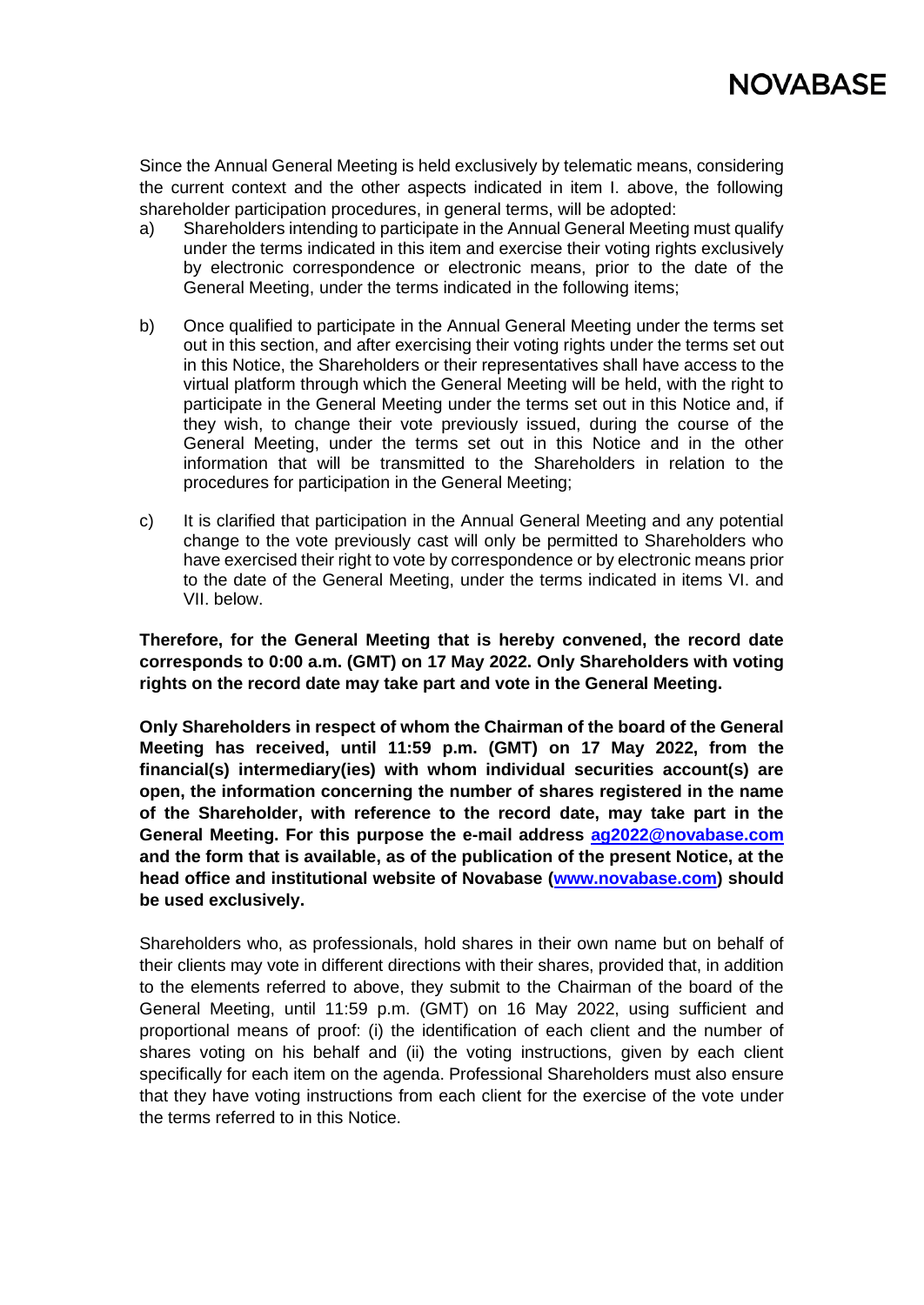# **NOVABASE**

# *III. Right to Information in the General Meeting*

In order to ensure the regular functioning of the Annual General Meeting and to expedite the proceedings, from the date of publication of this Notice, any Shareholder may request, exclusively to the e-mail address **ag2022@novabase.com**, that true, complete and elucidative information be provided to allow such Shareholders to form an informed opinion on the matters subject to deliberation. The information requested under these terms will be provided by the Company's corporate body that is qualified to do so, through explanations/clarifications provided by Novabase to the Shareholders by the same means (i.e. electronic e-mail), and the Shareholders are encouraged to request the provision of this information sufficiently in advance in relation to the date of the General Meeting, so that those explanations/clarifications may be provided by this means before said date.

The information required by the Shareholders, as well as explanations/clarifications provided by Novabase, within the terms aforementioned, will be disclosed to all the Shareholders that are qualified and have the right to participate at the Annual General Meeting, in the terms mentioned in section VIII. below, as such information will be sent to the e-mail address that has been previously indicated by the Shareholders or representatives within the terms foreseen in items VI. and VII.

Without prejudice, any Shareholder may, during the course of the General Meeting, request that information is provided in the terms referred to above. For the abovementioned reasons, such requests for clarification made during the General Meeting will be accepted by the Chairman of the Board of the General Meeting only to the extent that they result from interventions or other facts that occur during the course of the General Meeting and that could not have been anticipated in advance by the Shareholders.

In any of the above cases, disclosure of the information requested by the Shareholders may be refused if it may cause serious damage to the Company, or to a related company, or violation of secrecy as imposed by law.

# *IV. Insertion of Items on the Agenda and of Proposals for Resolution*

The Shareholder or Shareholders who hold shares corresponding to, at least, 2% of the Company's share capital may request the insertion of items on the agenda, through written communication addressed to the Chairman of the board of the General Meeting of Shareholders, to the electronic e-mail address **ag2022@novabase.com**.

Such communication shall be delivered within 5 days as from the date of the last publication of this Notice and shall be accompanied by a proposal of resolution for each item which inclusion is requested.

The Shareholder or Shareholders who hold shares corresponding to, at least, 2% of the Company's share capital may request the insertion of proposals for resolution regarding the items on the agenda referred to above or added thereto.

For this purpose, a written communication addressed to the Chairman of the board of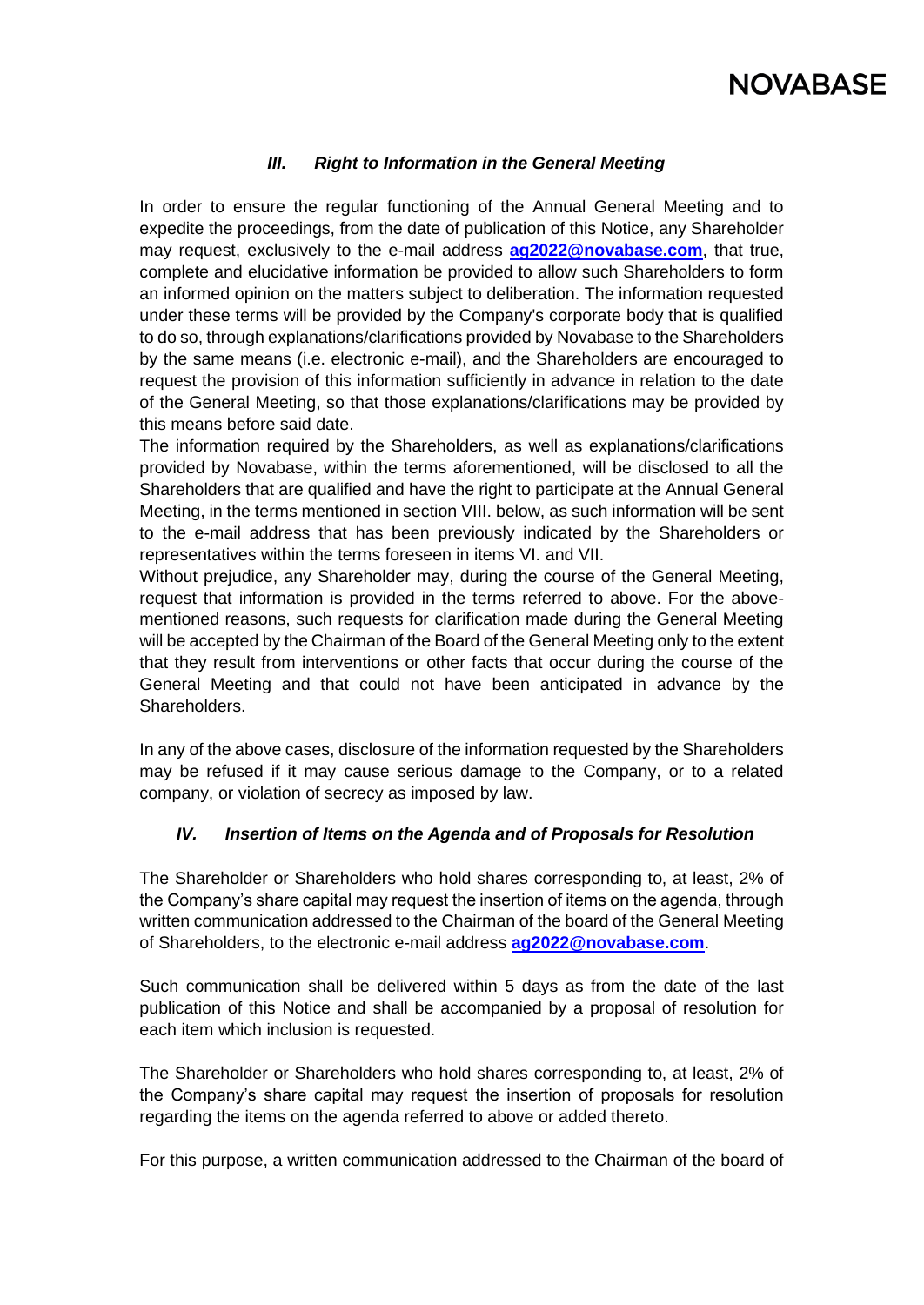

the General Meeting, exclusively to the e-mail address **ag2022@novabase.com**, shall be submitted within 5 days as from the date of the last publication of this Notice, accompanied by any information that shall be submitted together with the proposal.

# *V. Shareholders' Representation*

Shareholders may be represented at the General Meetings under the legal terms.

Representation of a Shareholder may be made by a signed letter addressed by the Shareholder to the Chairman of the board of the General Meeting, exclusively to the electronic mail address **[ag2022@novabase.com](mailto:ag2022@novabase.com)**, at least three days prior to the date designated for the General Meeting. Letters by shareholders that are collective entities informing the name of the person representing them, as well as instruments of shareholder groupings, must be received by that same date.

Proxy forms will be made available to the Shareholders, in due time, at Novabase's institutional site [\(www.novabase.com\)](http://www.novabase.com/).

The votes of the represented shareholders will only be considered if information, submitted by the financial intermediary with whom an individual securities account is open, is received as provided for above.

# *VI. Vote by electronic correspondence*

Shareholders having voting rights as referred to above may, in accordance with article 22 of the Securities Code, exercise the same by electronic correspondence, through a signed declaration unequivocally stating their vote in respect of each item on the agenda for the General Meeting.

For such purpose, Shareholders should indicate their intention of voting by electronic correspondence, by means of a communication prepared in accordance with the model made available on the Novabase institutional website (www.novabase.com), addressed to the Chairman of the General Meeting, exclusively to the electronic address **ag2022@novabase.com**, which should be sent until 11:59 p.m. (GMT) of 16 May 2022. In said communication, the Shareholders must indicate the electronic address to which the instructions for participation in the General Meeting indicated below must be sent, as well as the authentication data for accessing the platform through which the General Meeting will be held. The model of vote by correspondence and the referred instructions will also be made available on the Novabase institutional website (www.novabase.com) in due time.

Both the communication of the intention of voting by electronic correspondence referred to above and the declaration of vote must be accompanied by a legible copy of the Shareholder ID card or the Citizen card of the Shareholder. In the case of a Shareholder who is a collective entity, the communication and declaration of vote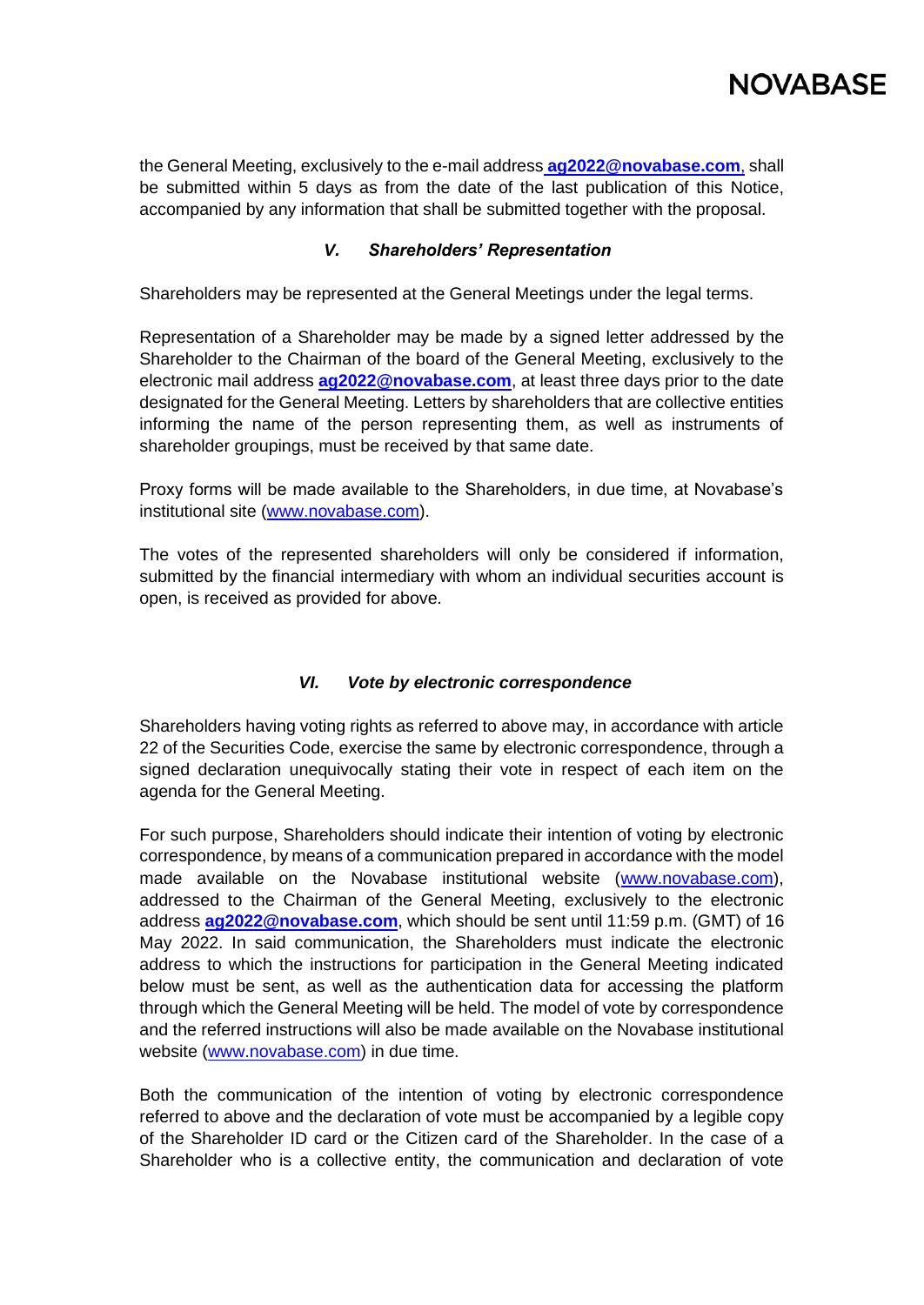

referred to above must be signed by the person representing such entity, and the signature in that capacity must be recognized or, alternatively, accompanied by the identification document of the representative(s) and a legible copy of a document proving that capacity (a code to access the online permanent certificate of the legal entity with registered office in Portugal that they represent may also be sent).

Declarations of vote, accompanied by the documents referred to in the preceding paragraph, shall be sent to the Chairman of the board of the General Meeting, exclusively to the electronic e-mail address **[ag2022@novabase.com,](mailto:ag2022@novabase.com)** until 1:00 (GMT) p.m. of the business day prior to the date of the General Meeting.

Shareholders' votes by correspondence will only be considered if information, submitted by the financial intermediary with whom an individual securities account is open, is received as provided for above.

#### *VII. Vote by electronic means*

Shareholders with voting rights may also vote at Novabase's institutional site [\(www.novabase.com\)](http://www.novabase.com/), by means of registration on such site from 9 May 2022 and until 11:59 p.m. (GMT) of 16 May 2022 and provided that, on the same period of time ((i.e. from 9 May 2022 and until 11:59 p.m. (GMT) of 16 May 2022), Novabase has received their communication (prepared in accordance with the form published at Novabase's institutional site) addressed to the Chairman of the board of the General Meeting of Shareholders, to be sent exclusively to the electronic mail address **[ag2022@novabase.com](mailto:ag2022@novabase.com)**. In the case of a Shareholder who is a collective entity, the communication must be signed by the person representing such entity, and the signature in that capacity must be certified or, alternatively, accompanied by the identification document of the representative(s) and a legible copy of a document proving that capacity (a code to access the online permanent certificate of the legal entity with registered office in Portugal that they represent may also be sent). In the case of natural persons, the communication must contain a simple signature and be accompanied by a copy of the respective ID card or Citizen card.

When registering at the institutional website of Novabase, Shareholders must indicate an e-mail address to which the instructions for participation in the General Meeting indicated below must be sent, as well as the authentication data to access to the platform through which the General Meeting will be held.

After sending the aforementioned communication, Novabase will send the authorization and respective instructions for voting by electronic means, as well as the other information referred to above for participation in the General Meeting, to the electronic address indicated by the Shareholder at the time of registration.

Electronic voting may take place from 1:00 p.m. (GMT) on 18 May 2022 to 1:00 p.m. (GMT) on 23 May 2022. Additional instructions for electronic voting are available at Novabase's institutional site [\(www.novabase.com\)](http://www.novabase.com/).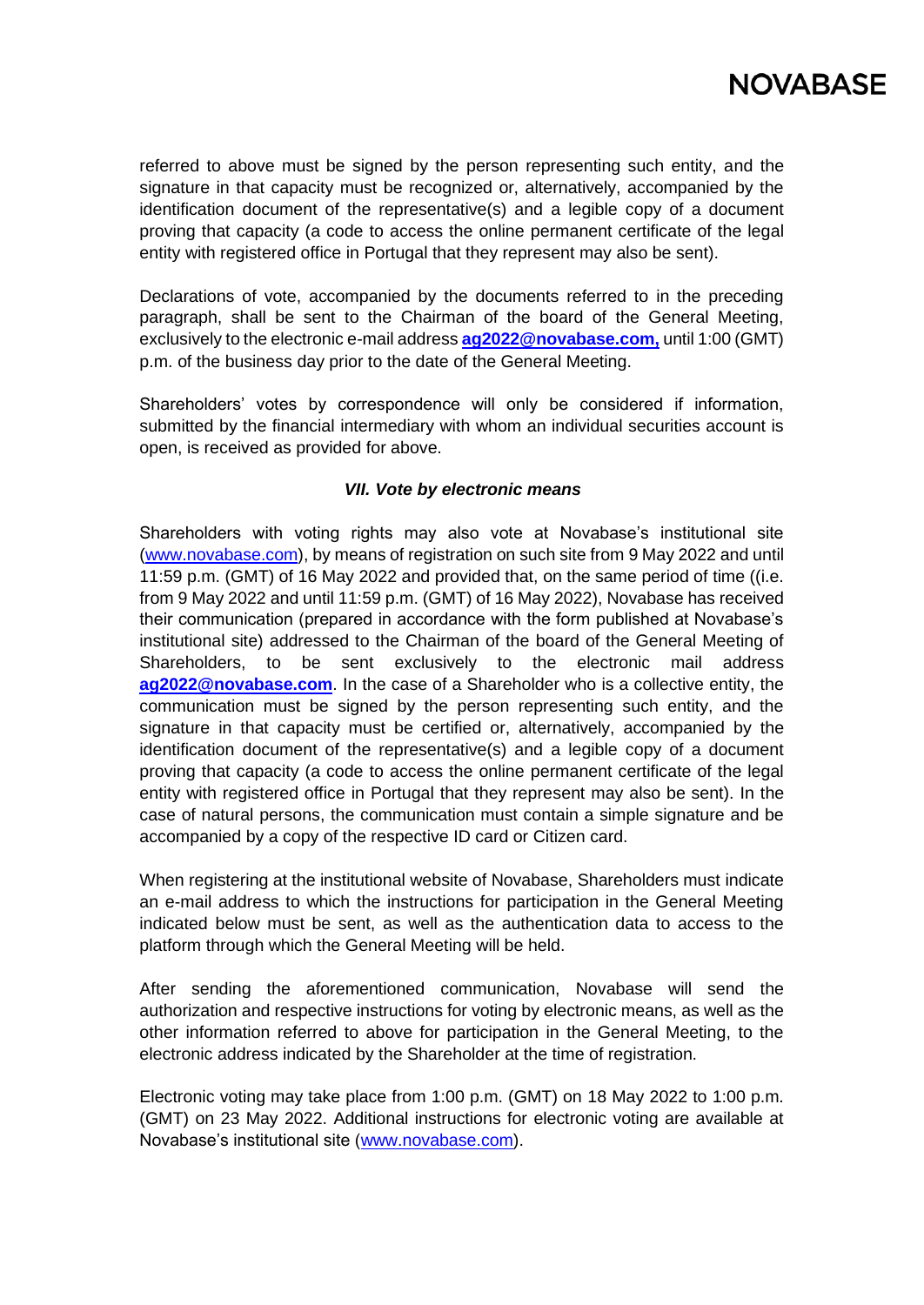

Shareholders' votes by electronic means will only be considered if information, submitted by the financial intermediary with whom an individual securities account is open, is received as provided for above.

### *VIII. Access to the General Meeting by telematic means and counting of votes*

In order to comply with the legal provisions applicable to General Meetings of Shareholders held through telematic means, and in particular to ensure the security and authenticity of the declarations and communications in the context of the Annual General Meeting, the Shareholders are further informed of the following:

- a) The Annual General Meeting will be held through an online platform (which will be indicated by Novabase to the Shareholders in due course), through a videoconferencing system;
- b) Access to said platform and, consequently, to the General Meeting will depend on prior authentication on said platform by the Shareholder or the respective representative, to be made through the password that will be attributed by Novabase to each Shareholder or representative, as applicable. Said password, together with the relevant instructions for authentication, access to the platform, participation in the General Meeting and potential change to the vote previously issued, will be sent by Novabase to the e-mail address indicated by the Shareholder or respective representative as provided in items VI. and VII. above. The referred instructions will also be available on Novabase's institutional website [\(www.novabase.com\)](http://www.novabase.com/).
- c) Shareholders are hereby reminded that the right to participate in the Annual General Meeting and to, if such intention is expressed during the course of the meeting, change the vote previously issued, is only conferred to Shareholders who:
	- (i) have complied with the procedures set out in item II. above within the time limits indicated, in order to qualify for participatation in the General Meeting;
	- (ii) have expressed their intention to exercise their right to vote by electronic correspondence, by indicating their e-mail address for receipt of the relevant information for participation in the General Meeting, and subsequently exercised such right, all under the terms and deadlines indicated in item VI. above; or, alternatively, have registered on Novabase's institutional website and expressed their intention to exercise their right to vote by electronic means, and subsequently exercised such right, all under the terms and deadlines indicated in point VII. above; and
	- (iii) proceed with the prior authentication on the platform under the terms referred to in item b) above.
- d) In this context, Shareholders who consider relevant the clarifications and discussion occurring at the Annual General Meeting, in order to define their final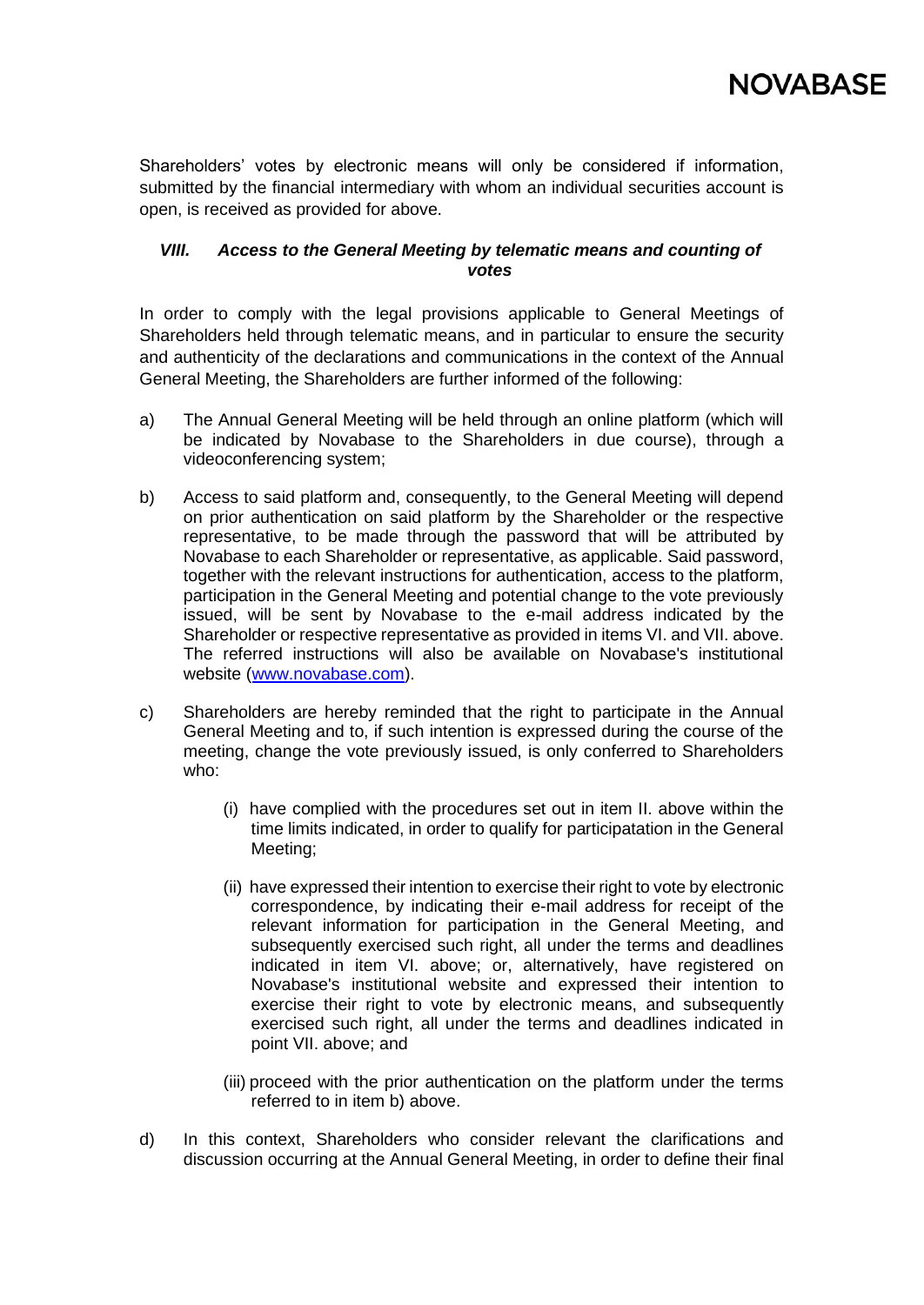

vote, will have, in any case, the possibility to issue an abstention vote (or, if they wish, to vote against or in favour) when voting through electronic correspondence or by electronic means and subsequently change their vote in the context of such meeting, if they wish to do so;

- e) The mere participation of the Shareholder or representative in said meeting by accessing the platform mentioned does not determine the withdrawal of the votes cast by correspondence or by electronic means, without prejudice to the possibility of changing the vote previously issued, provided that such change is carried out expressly and unequivocally under the terms set out in the abovementioned instructions;
- f) Votes cast, whether by electronic correspondence or by electronic means, shall be considered as votes against the proposals for resolutions that may be presented following their issuance;
- g) Votes cast, either by electronic correspondence or by electronic means, as referred to above, shall be considered at the time of tallying the votes on each of the items on the agenda under analysis and discussion;
- h) The voting results for each item on the agenda shall be disclosed during the General Meeting in the item to which they respect to.

# *IX. Preparatory information and submission of documentation*

On the date of disclosure of this Notice, the proposals submitted to the General Meeting by corporate bodies and other competent entities of the Company, the reports that are legally required to accompany the same, the management reports and financial statements, as well as the other elements of preparatory information will be made available to the Shareholders, at the Company's registered office, on the institutional website (www.novabase.com) and on the Portuguese Securities Commission's site [\(www.cmvm.pt\)](http://www.cmvm.pt/).

In view of the current context referred to above, all documentation inherent to the participation of Shareholders and/or their representatives in the Annual General Meeting shall be sent exclusively by electronic e-mail, and it is the sole responsibility of Shareholders and/or their representatives to ensure the authenticity of the documents sent and the legal security of sending such documents by this means. Shareholders are further informed that the association of qualified digital signature or equivalent means to any documentation sent for the purpose of participation in the Annual General Meeting will be accepted.

Under the applicable legal terms, Novabase may proceed with the registration of all communications and of the respective intervening parties in relation to the General Meeting.